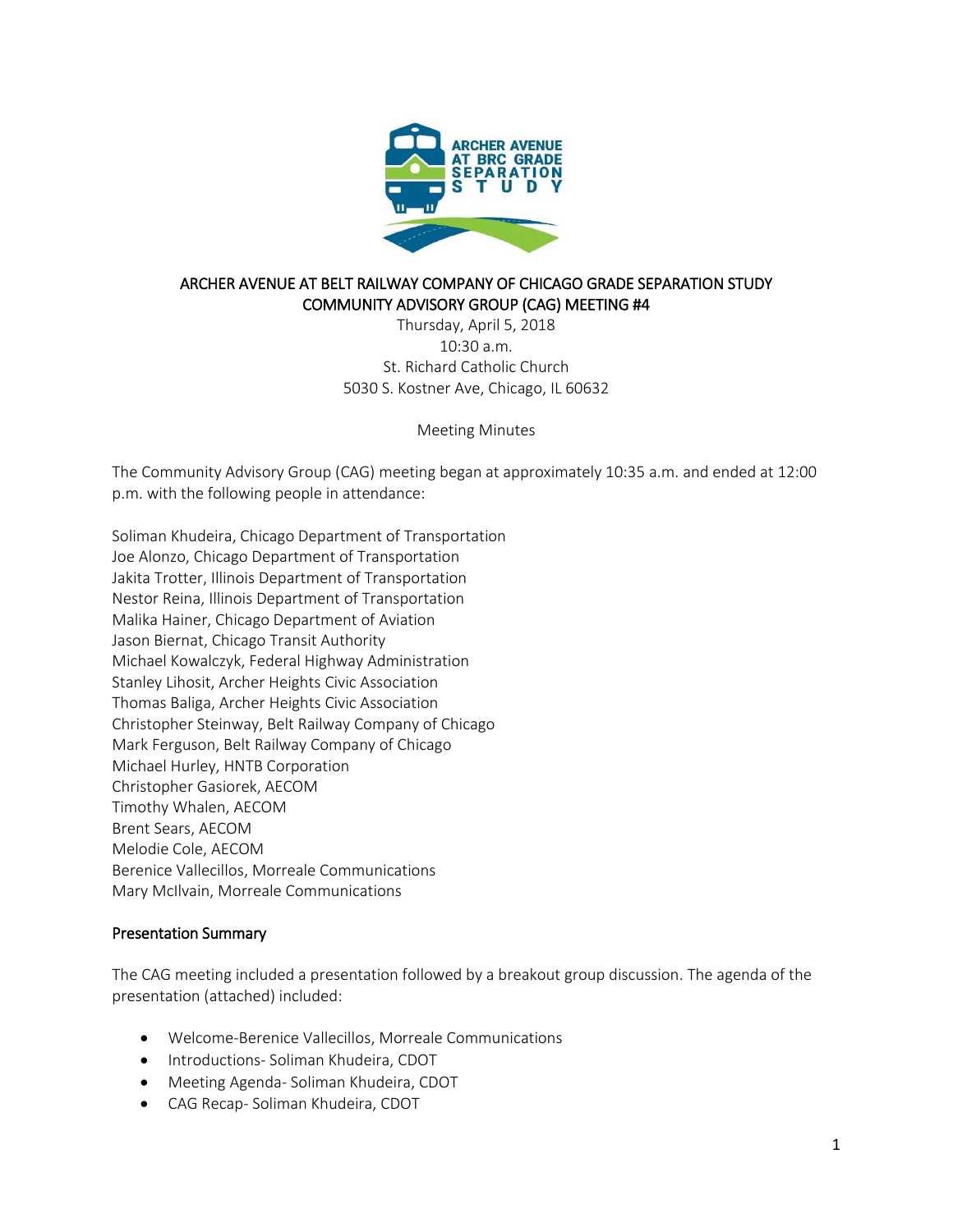- Community Updates- Soliman Khuderia, CDOT
- Overview of Preferred Alternative- Tim Whalen, AECOM
- Construction Staging Alternatives- Brent Sears, AECOM
- Evaluation of Impacts- Tim Whalen / Brent Sears, AECOM
- Breakout Session-Berenice Vallecillos, Morreale Communications
- Closing Remarks/Next Steps- Soliman Khuderia, CDOT

# Meeting Summary

### The Presentation

- Berenice started with a safety moment and welcomed attendees to the meeting. The safety moment included information about "Scott's Law" and the Give Them Distance campaign reminding drivers to slow down and change lanes if they see a vehicle with hazard lights on the roadway.
- Soliman then started by having the attendees introduce themselves, provided an overview of the meeting agenda and started the presentation.
- Soliman gave a recap of CAG Meetings one, two and three:
	- o Provided a review of CAG #1, which included introducing the project, project team, existing conditions, an overview of the Phase I design process and defined the role of the CAG.
	- o Reviewed the project implementation process which includes three project phases. The project is currently in Phase I - the preliminary design stage.
	- o Provided a CAG #2 review, which included the purpose and need of the project, alternatives considered and screening, as well as, construction considerations.
	- o Provided a review of CAG #3, which introduced underpass design considerations, construction staging concepts, and potential reasons for impacts.
- Tom Baliga provided a Community Update:
	- $\circ$  47<sup>th</sup> Street has become more congested with traffic especially heading east and near Acero Major P. Garcia High School during pickup and drop-off times.
	- o Red Barrel restaurant re-opened on Archer Ave. and is viewed as an important addition to the community. (located at 5216 S Archer Ave)
	- o He explained the Southwest Gateway to Midway program: includes 24 points of improvement including signage and infrastructure. They have met with the Alderman regarding that project.
	- $\circ$  On April 24<sup>th</sup> they are hosting a bus tour for Commissioners going from 55<sup>th</sup> St. to the Stevenson.
- Tim Whalen presented the Overview of Preferred Alternatives:
	- o The project has received environmental clearance from IDOT, which permits the project to be presented –to the public.
	- o Tim also reviewed the road underpass and the impacts to the side streets and some cross streets
	- o The sidewalk path elevation and geometry was discussed:
		- The elevated path design was selected because it minimizes impacts by reducing the project limits.
		- The path is planned to be an 8ft. wide elevated sidewalk on both sides. The width will accommodate both bicycles and pedestrians.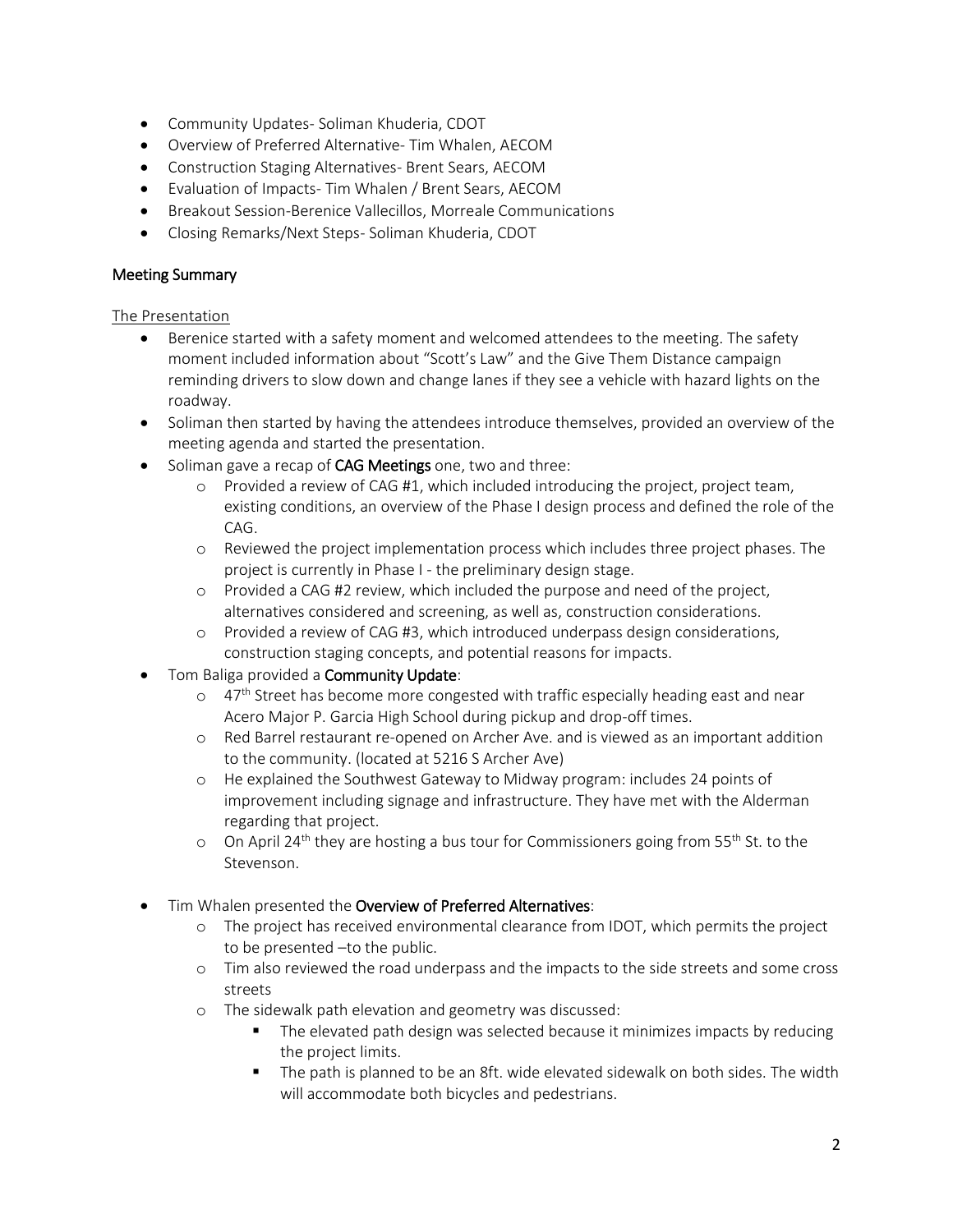- o Information on the proposed pump station and underground storage was presented:
	- The desired location for the pump station is currently occupied by Ducky's Car Wash.
	- $\blacksquare$  Q: CAG member asked if the 51<sup>st</sup> street sewer will be able to accommodate the drainage from the project?
		- Tim explained that the project will include underground storage for stormwater, which will limit the release rate to the existing sewer.
	- Q: CAG member asked about the size of the underground detention storage?
		- Brent and Soliman responded with an estimate of 20ft x 50ft (horizontal limits)
- o Concluded the overview of preferred alternatives section with an explanation of other improvements which includes drainage and utility improvements, roadway and underpass lighting, opportunities for aesthetic enhancements and landscaping improvements.
	- Q: CAG member asked about the retaining walls and if there is a plan to have the wall coated with an anti-graffiti treatment? The CAG member also added that they have witnessed graffiti in the project area in the past.
		- The response is that it will be a consideration because of the potential for graffiti given the project location. However, these coatings can create maintenance issues in the future. The determination will be made during the next project phase (Phase II) .
- Brent Sears presented the **Construction Staging Alternatives**:
	- o Reviewed the temporary run-around alternatives.
	- o Q: CAG member—Have land owners been contacted yet?
		- Brent responded that they have not been contacted yet.
	- o The temporary roadway run-around was presented as the selected design alternative for several reasons detailed in the presentation.
	- o Reviewed the Shoofly concept.
- The last portion of the presentation was the **Evaluation of Impacts:** 
	- o Tim reviewed balancing project trade-offs and showed that the benefits/positives outweighed the negatives/costs based on the screening analysis performed on the different alternatives.
	- o He also explained the potential impacts the project may have which can be temporary or permanent including land acquisition and access impacts such as: driveway closures, roadway closures and sidewalk closures
	- o Brent concluded this section with an overview of the right-of-way (ROW) acquisition and the properties that may potentially require some type of acquisition, which include Ducky's Car Wash, Moran Auto Repair, All Seasons Car Wash and S&L Cartage Inc.
- Berenice explained the Breakout Sessions and directed CAG members to their assigned tables/groups.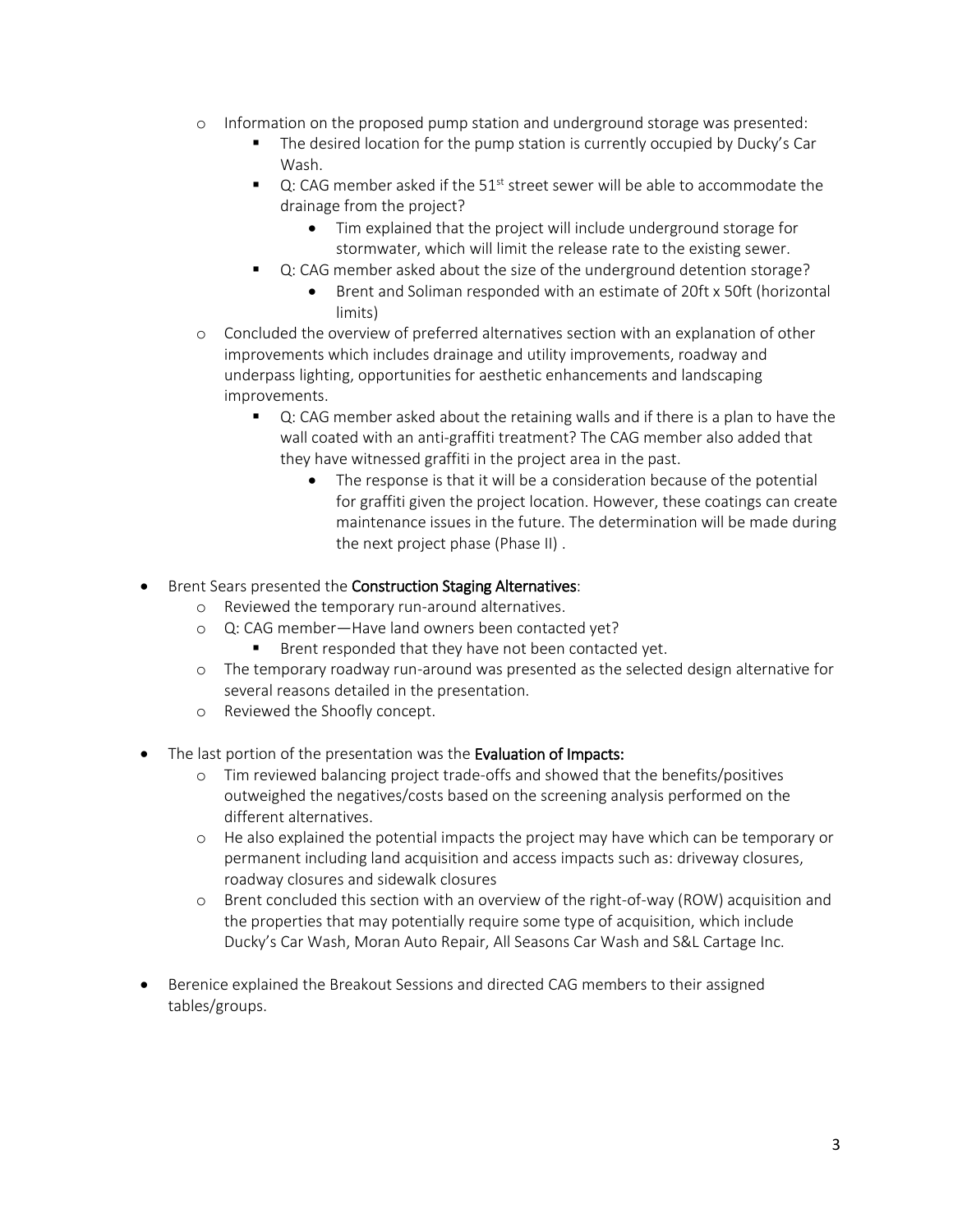#### Summary of Breakout Group Sessions

### Group 1 (Blue Group)

Brent Sears, AECOM Jason Biernat, Chicago Transit Authority Thomas Baliga, Archer Heights Civic Association Malika Hainer, Illinois Department of Aviation Soliman Khudeira, Chicago Department of Transportation Joe Alonzo, Chicago Department of Transportation Jakita Trotter, Illinois Department of Transportation Michael Kowalczyk, Federal Highway Administration Mary McIlvain, Morreale Communications

# Facilitator-Brent Sears, AECOM

Brent asked for initial reactions to anything that was presented.

Questions & Comments:

- 1. CAG member expressed that community members are anxious. He explained that the community wants to see this project happen because this is something that's been talked about for 40 years.
- 2. CAG member asked about a visual in the presentation-there is an 11ft. mark-is that 11ft. per lane? Brent responded, it is 11ft. per lane.
- 3. CAG member gave an on overview of what's happening in the community. CAG member mentioned that there will be two boutique hotels built at  $53<sup>rd</sup>$  St. and Cicero. The developers are going back and forth with IDOT about a traffic signal and median being built. In addition, the southwest corner of Archer and Cicero has been majorly developed with the construction of a Chipotle, Panera, or Corner Bakery, and a Starbucks. Residents can learn more at AHcivic.org. The Archer Civic Association also wrote a letter to CTA to eliminate the 47<sup>th</sup> St. turnaround because it ties up three lanes of traffic heading south and three lanes of traffic heading north. The association is asking that the terminal be shut down and relocated to the Midway transit station.
- 4. CAG member asked if certain buildings within the triangles on the map are being impacted by this project? Brent explained the specific businesses within or near the triangles that may or may not be impacted. There was a discussion about certain access points for businesses on the map and making sure businesses impacted by construction will have access while also keeping in mind maintaining ADA compliance throughout the project construction.
- 5. CAG member asked if business owners have been contacted yet? Brent replied that they have not been contacted at this point.
- 6. CAG members pointed out several problematic areas in the project area that have been congested. One significant area that was pointed out by a CAG member was an area where cars and trucks are getting stuck on the tracks while the gates were coming down. There were several past attempts by community members to get steel guards or emergency paddles installed but it has been an "uphill battle." Brent expressed that the currently proposed design should help resolve the problem.
- 7. CAG member expressed concern that affected businesses may raise their property prices and therefore cause a prolonged legal battle delaying this project. Soliman explained that there is a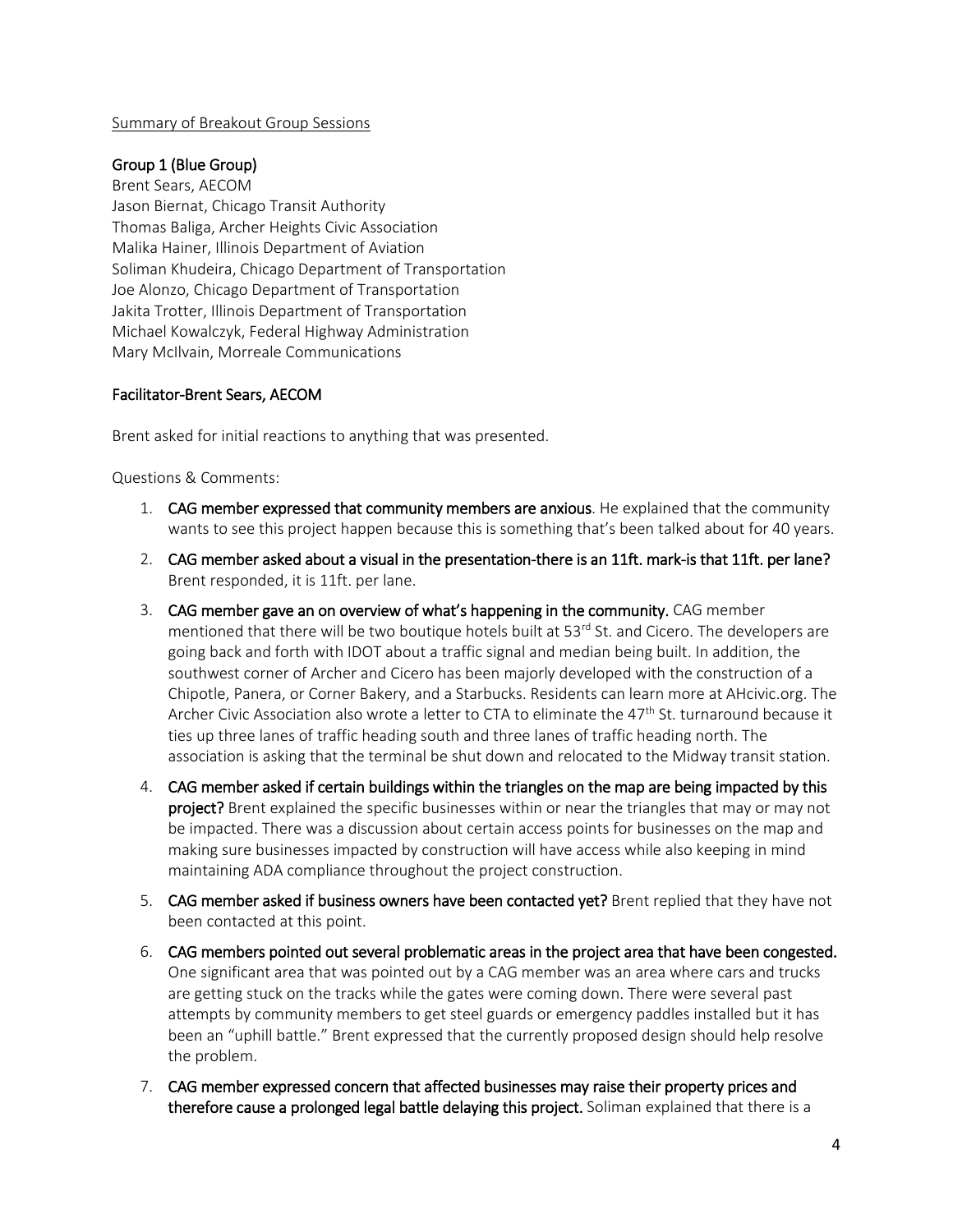procedure for acquiring land that follows federal guidelines. CAG members continued to explain the details of going through the land acquisition process.

- 8. Will there be marked bicycle lanes? Not at this time. Archer Avenue is designated as a Spoke Route, which indicates that dedicated bicycle lanes will be considered in the future.
- 9. If a bicycle network were installed along Archer Avenue in the future would this plan allow for bike lanes to be installed? Brent explained that the current plan accommodates bicycles on the proposed 8' wide sidewalks through the limits of the underpass. The improvement would not prohibit the installation of dedicated bicycle lanes east and west of the project improvements.
- 10. When you say elevated sidewalk, what do you mean? On both North and South sides of Archer Ave. the sidewalk will not be at the same elevation as the vehicular travel lanes.
- 11. CAG member said he noticed that there is not a pedestrian crossing on the inner part of the project-is there a reason for that? Brent explained that this project has no signalized crossing point within the project limits, and given the traffic on Archer introducing an unsignalized crossing is not desirable. . There are also ADA issues with providing the additional crossing locations within the limits of the underpass. CAG member expressed that many times people cross where they are not supposed to and may not take the extra steps to cross as intended.
- 12. CAG member expressed that vehicles tend to drive faster when there is a grade separation and it tends to create a tunnel effect and are then entering pedestrian crossings. The CAG member observed that there are bump-outs but expressed that there may be a need for additional signage. He also mentioned that there are CTA stops nearby and pedestrian traffic should cross safely to their bus stops. Additionally, it's important to keep in mind pedestrians crossing in wheelchairs.
- 13. CAG member asked if Knox and Kolmar will still be accessible? Brent responded that after going through the design they will still be able to maintain operation.
- 14. CAG member pointed out an area on the map and asked if it would be depressed? Brent responded that it would be slightly depressed. Brent continued to review the map and explained the project design relative to the map.
- 15. Does this project include adding signage (in reference to bicyclists)? The CAG member explained that riders may be riding on the road and may not realize they have to get onto the sidewalk. Soliman explained that the signage will be looked into more in Phase II.
- 16. CAG member had a question about site acquisition- Is there a plan for how the property will be used in the future: will they be demolished, vacant? Brent used the map to explain which portions of the land may be used and said that there may be an opportunity to re-utilize and release property. Soliman continued to explain how the process works.
- 17. A CAG member asked if it would be possible to include a community mural on the retaining wall? A CAG member expressed that they are not big on it but can discuss it. The wall provides an opportunity for a potential aesthetic treatment such as stamped concrete or formliners which will be explored in Phase II.
- 18. Is this on the IDOT five-year plan? This was a question that would require the project team to look into further.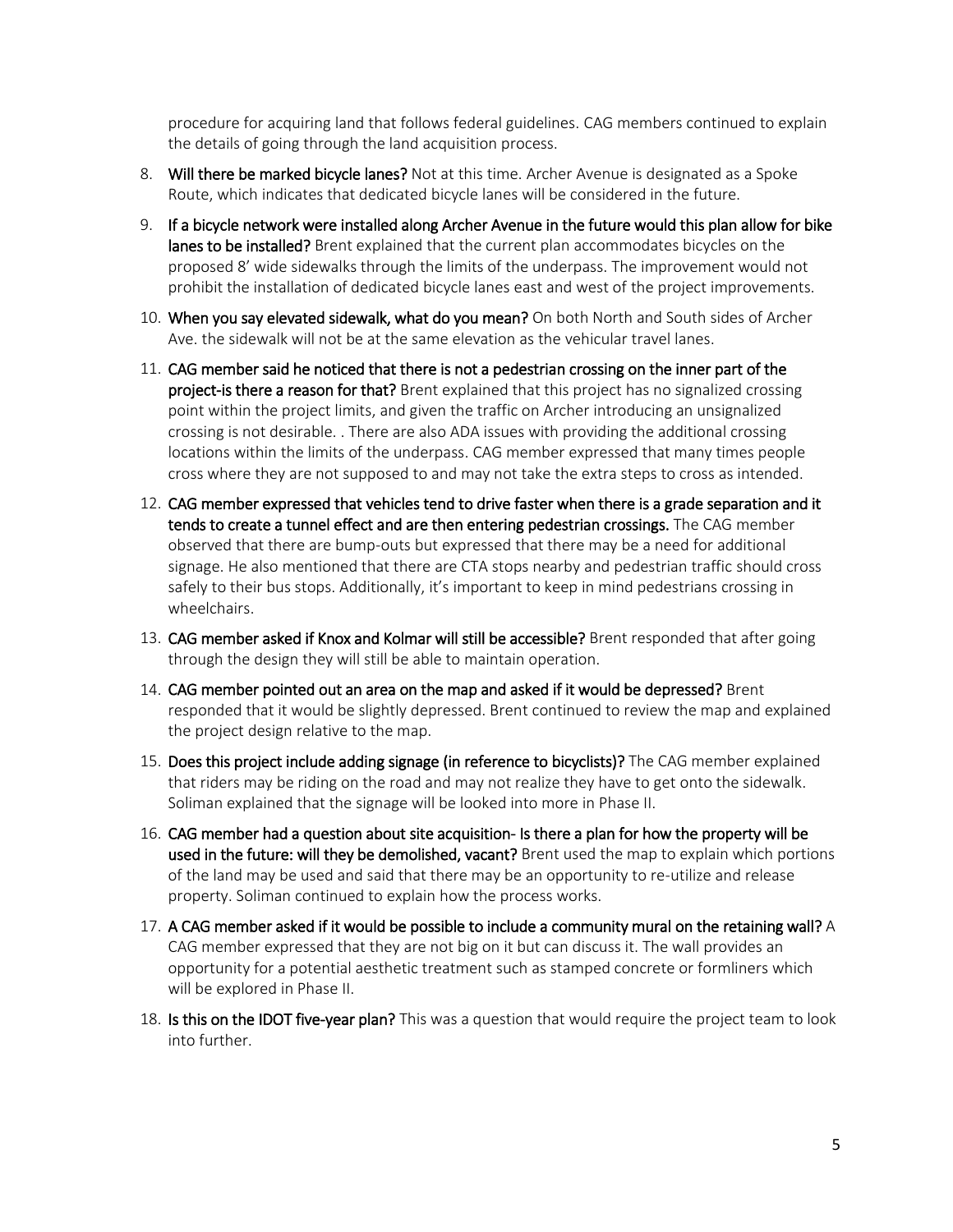# Group 2 (Green Group)

Michael Hurley, HNTB Mark Ferguson, Belt Railway Company of Chicago Chris Steinway, Belt Railway Company of Chicago Stanley Lihosit, Archer Heights Civic Association Nestor Reina, Illinois Department of Transportation Chris Gioresek, AECOM Melodie Cole, AECOM Tim Whalen, AECOM Berenice Vallecillos, Morreale Communications

### Facilitator- Chris Gioresek, AECOM:

Purpose of the breakout is to guide the team in reviewing the alternatives and to provide any opportunity for input or any questions you might have or additionally what you may have already expressed.

Questions & Comments:

- 1. CAG member asked if both streets would be lowered. Chris answered question that the side roads will be slightly lowered at the intersection with Archer Ave. Closures will be temporary, only necessary during construction. Idea is to construct new driveways and have new access points to businesses where able.
- 2. CAG member asked what does it mean that the elevated sidewalk design will minimize impact? Tim By elevating and separating the proposed sidewalk from the mainline roadway, the grade of the road can be increased which reduces the project limits.
- 3. CAG member asked what is the expected length of construction? Total duration expected to be approximately 18 months with work occurring over two construction seasons.
- 4. CAG Member: How long will the runaround be in operation? Tim responded that one year is currently estimated, but that is subject to change depending on the final staging approach. .
- 5. CAG Member asked if the shoofly will affect the diamond located south of the project area? The existing diamond is not currently impacted by the temporary shoofly.
- 6. CAG member asked if the project team has met  $w/$  the pipeline company? Tim replied that we are coordinating with the BRC but have not yet set a meeting.
- 7. CAG Member asked about the pipeline and if it is an issue for the project. Tim responded that the piepline was installed fairly deep with the anticipation of a future underpass, approximately 40 – 50 ft. below grade. The key challenge will be the construction of the retaining wall which will be located above the pipeline. A soldier pile type retaining wall is anticiapted for the project, which features a concrete wall surface supported by steel piles that are driven into the ground. This type of wall acts as its own earth retention, which helps to minimize impacts outside of the wall limits. The supports for the retaining wall in the vicinity of the pipeline will need to be coordinated with the pipeline operator.
- 8. CAG member asked ifthe retention facility for stormwater is an underground tank. Tim responded that it will be an underground system, because the project falls within the height overlay ordinance for Midway Airport. Due to the proximity to the airport, a surface ponding situation, which might attract birds, should be avoided. An underground storage system is also preferred for use within urban areas.